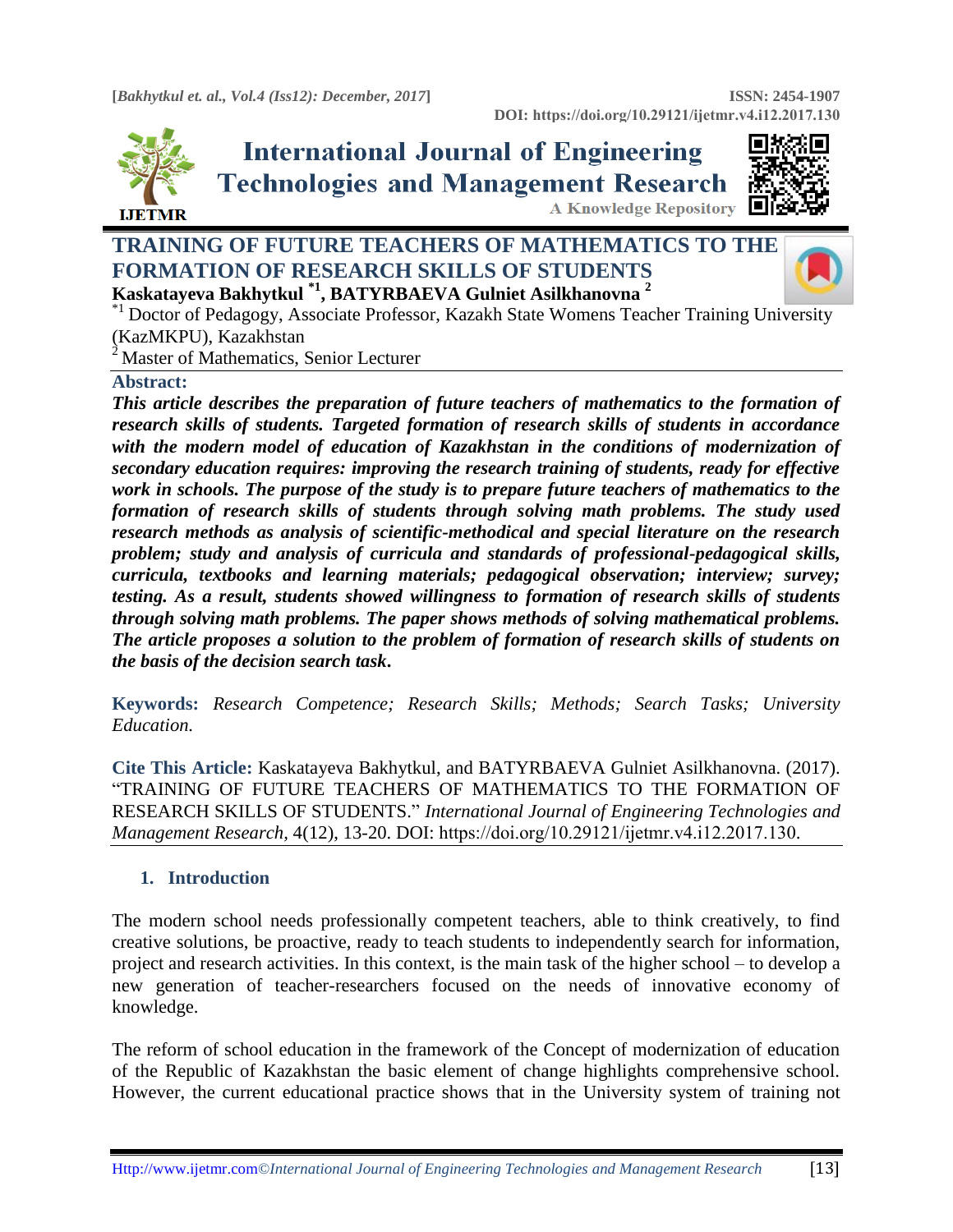enough attention is paid to the preparation of future teachers of mathematics to research. To date, the theory and practice of vocational education do not have the technology of formation of research skills of students on the basis of solution of mathematical tasks; hence there is a need of training of future teachers of mathematics to the formation of research skills of students.

Accordingly, **the actual problem** of higher schools is to train future mathematics teachers to the formation of research skills of students through the development of research competence of the students themselves.

We previously defined the concept of "scientific competence" and identified pedagogical conditions of formation of research competence.

All of the above points to the relevance and unquestionable practical interest of this work.

- The subject of research is the creation of conditions for training of future teachers of mathematics to the formation of research skills of students.
- **The purpose** of the study is to prepare future teachers of mathematics to the formation of research skills of students through solving math problems.

## **2. Materials and Methods**

The study used research methods as analysis of scientific-methodical and special literature on the research problem; analysis of the curricula and standards of professional pedagogical specialties; curriculum, textbooks and instructional materials; pedagogical observation, interview, questionnaires, tests;

*Methodology-* Methodological basis of research are the fundamental work in the field of: pedagogy and psychology; professional preparation of teachers in teacher education; theory and methods of teaching at the pedagogical University; research in the field of natural disciplines; the concept of competence-based education; research in the field of formation of research skills of students.

To achieve the purpose of the study was guided by the following hypothesis: if we introduce the research method in educational process of pedagogical universities, we will increase the level of readiness of students to the formation of research skills of students, as the increased independence and activization of cogitative activity of the student;

Experimental work was carried out during the production practice. Students wrote project work and his scientific ideas were introduced directly to the school.

At the end of the internships were organized by interview. Students at the final conference presented their research work on the formation of research skills of students. The results of the project work, reports, course work are assessed at the end of each semester. The students of the experimental group showed an increased result in the ability to solve problems of increased difficulty, and executions of the projects and coursework.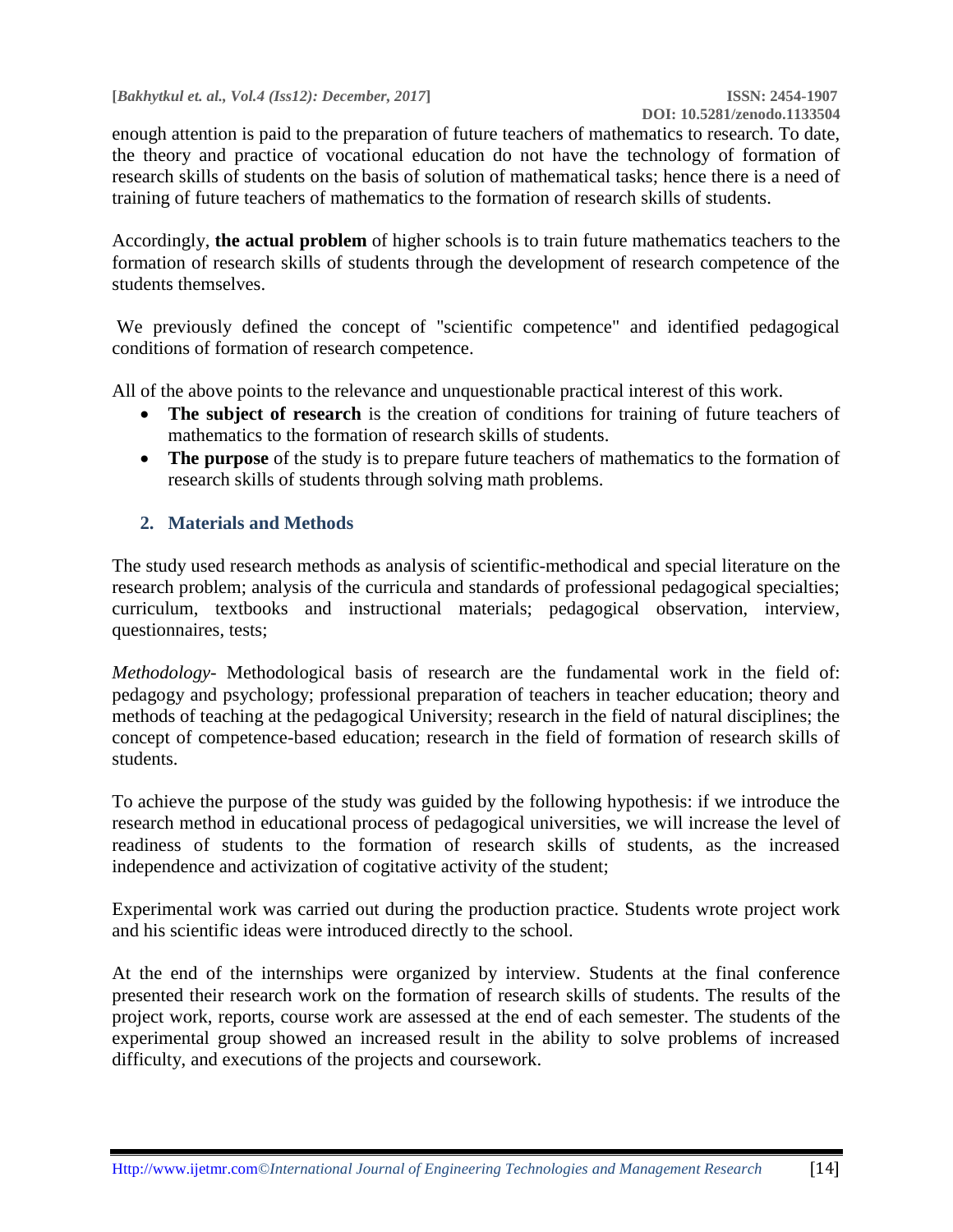Training of future teachers of mathematics to the formation of research skills of students through the development of research competence of students is one of the main tasks of teacher education. We previously defined the concept of "scientific competence" and identified pedagogical conditions of formation of research competence. The concept of "research competence" was defined as follows: "the research competence of undergraduate mathematics is a holistic, integrated characteristic of personality of a future teacher of mathematics, manifested in his willingness to take an active research position in relation to the educational mathematical activity and allows obtaining the best research results" [7].

In our Kazakh state women's pedagogical Universityat the Department of mathematics conducted a lot of work to prepare highly qualified teachers for secondary schools in the framework of the competence approach. We have developed a course "Formation of research competence of teachers in the framework of the new paradigm of mathematics education".

Formation of research competence of students and, through them, students occurs when research activities. Research activity of schoolchildren is an organized creative and educational work of students that meets on the structure of scientific activity and forms in the result of research skills, cognitive motives, promotes the assimilation of new knowledge and ways of working [4].

#### **3. Results and Discussions**

In this paper, we consider the preparation of future teachers of mathematics to the formation of research skills of students through solving math problems.

In school learning activities in mathematics, especially brightly expressed process of mastering of research skills.When solving mathematical problems, as pointed out by A.J. Hinchin, brought the right mindset and especially the students are accustomed to a full-fledged argument. The decision must be fully justified, are not allowed illicit generalizations, unsubstantiated analogy, the requirement of completeness disjunction (all cases given in the problem), marked on the completeness and consistency of the classification. When solving mathematical problems students have formed a special style of thinking: respect for formal logic reasoning, concise expression, clear division of the course of thought, accuracy of characters [9]. Thus, mathematics education contributes to the intellectual activity of the students. The solution of problems, theorem proving is a kind of research. Since the solution of complex problems is when the search operation is used research method.

The research method involves the construction of the learning process, like the process of scientific research. The implementation of the main stages of the research process is carried out in an accessible form. Research method differs from other teaching methods by the nature of the learning activities I.Y. Lerner and V.A. Slastenin determines the nature of the research method as "a way of organizing search, creative activity of students to address new problems" [6]. The research method involves the independent solution of a cognitive task, selection of appropriate methods of solution under the guidance of a teacher. In the process of research activities are most fully manifested initiative, independence and creativity.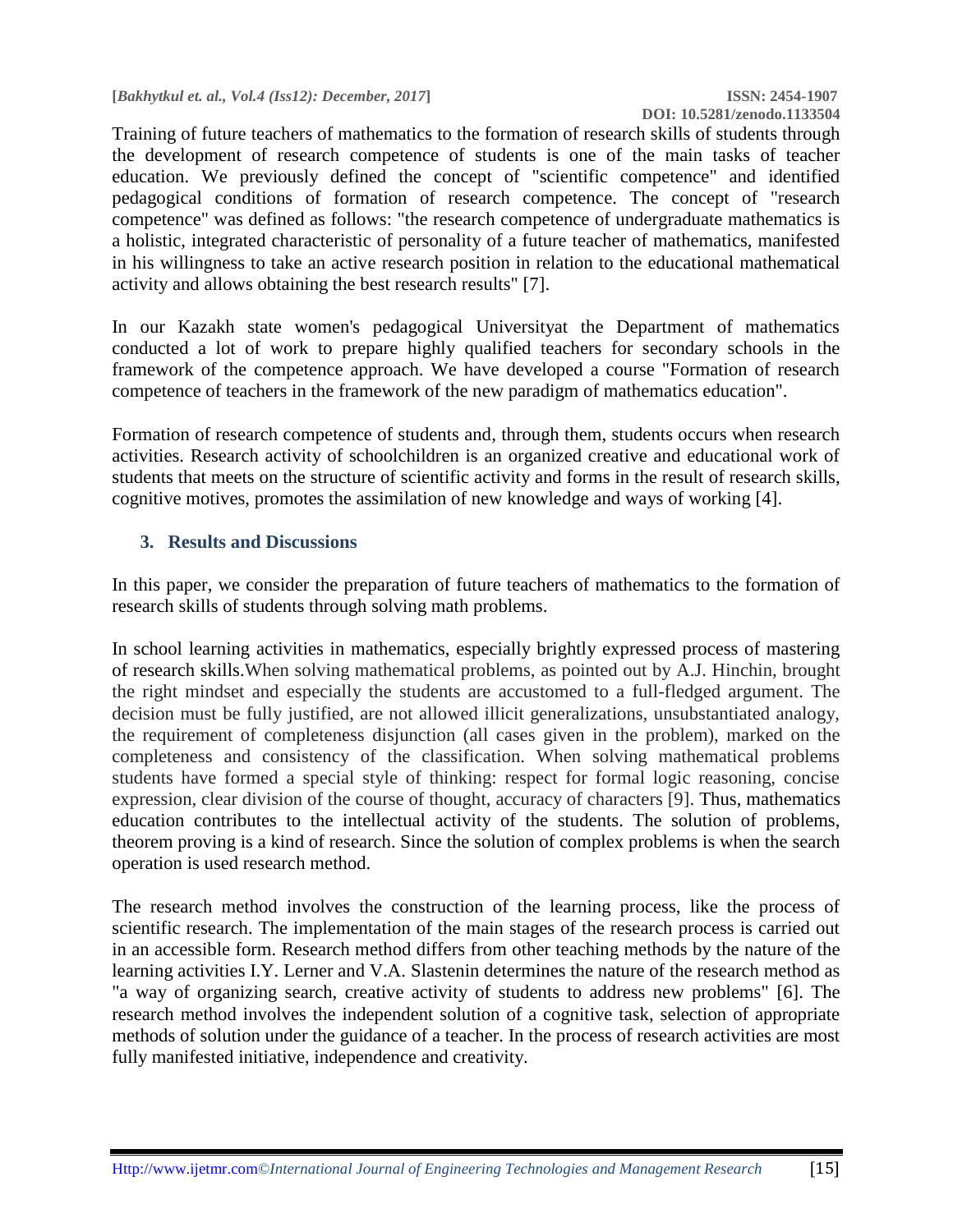In the modern school students are also working on an educational project of the student. An important feature of this research method is that in the process of solving some of the problems a new problem arises. Educational research is different from research in several significant features. Students in the process of problem-based learning self-discover "new" that science has long been open. Students at this stage of his training activities are considered to be pioneers. The application of the research method in teaching forms the research skills of students. Educational research is conducted by students under the guidance of a teacher. Such assistance should be invisible. Students should think that they reached the goal.

Initial skills in research activities can be obtained by students in the classroom during problem solving and theorem proving. Research activity takes place at solutions of the problem. Mathematical tasks have are the educational, developmental and educational functions. As you know, in the process of problem solving occurs:

- education of such qualities as intellectual honesty, objectivity, perseverance, independence, ability to work;
- orientation of the student to search beautiful, elegant solutions in several ways, contributing to the formation of aesthetic education;
- students extracted mathematical knowledge and develop research skills
- development of creative mental activity.

In the process of research activities solve the following methodological tasks:

- how to teach students to seek and find the way evidence and solutions;
- how to help students to find ways of solving problems.
- how to form research skills of students.

The best that can be done by the teacher for the learner is that through unobtrusive assistance to give him a brilliant idea".

D. Polya [5] gave the following scheme of solving the problem:

- 1) Understanding the problem;
- 2) Solutions plan;
- 3) Implementation of the plan;
- 4) The study of the obtained solutions.

The student must answer the following questions**:** 

- 1) The original data of the problem. What is known?
- 2) What are you looking for?
- 3) What's the problem?
- 4) Earlier solved such task?
- 5) Do you know any similar problems? It can be used?

At the pedagogical University played a major role courses of a methodological cycle for the preparation of future teachers of mathematics. The course "Workshop on the solution of mathematical problems" covers the most important topics of school mathematics course.

For example, when solving planimetric tasks, students get the opportunity to learn ways and methods of solving planimetric problems: square method, analytical method, method of auxiliary circle, a doubling of the median, the theorem on the bisector of the internal angle of a triangle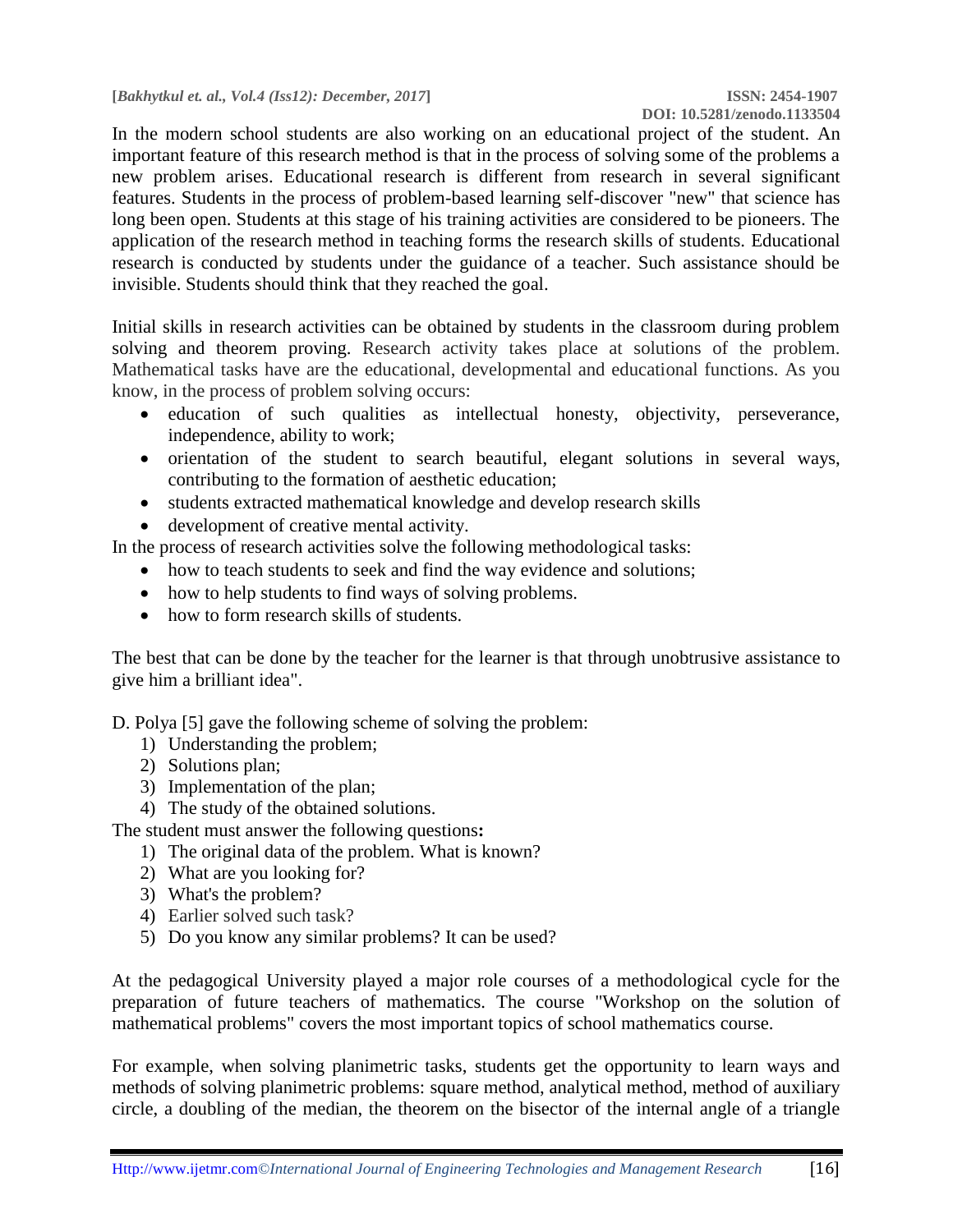and the theorem of tangent and secant to the circle, drawn from one point, facts about the circles associated with triangles and quadrilaterals, angles associated with a circle is about proportional segments, the properties of altitudes and their intersection [1, 2]. Consider the planimetric tasks.

### *Task 1*:

In the quadrilateral ABCD ∠DAB = 90°, ∠DBC = 90°, DB =  $a, DC = b$ . Find the distance between the centers of two circles, one of which passes through the points D, A иВ, the other through the points В, Си D [8].

#### Solution:

The Teacher holds preliminary. The repetition of theoretical material:

• Diameter of the circumscribed circle around a right triangle is the hypotenuse; Theorem of Thales.

- Students delve into the content of the task;
- students distinguish the original data of the problem; Students will make a drawing.

A well-executed drawing facilitates the search for solutions.



Figure 1:

A circle passing through the points D, A and B, described around a right triangle  $DAB(\angle A =$ 90°). Therefore, its center (point  $O_1$ ) lies in the middle of the hypotenuse BD.

Similarly, the center of the second circle (point  $O_2$ ) lies in the middle of the hypotenuse CD.

We have an angle  $\prec BDC$ , point  $O_1, O_2$  the middle of its sides DB, DC. The picture tells what you need to apply the inverse theorem of Thales: "If straight, crossing the other two are straight, cut off at both of them equal segments, starting from the vertex of the angle, then these lines are parallel (Figure 1).

Then cut  $O_1O_2$  is the middle line of the triangle DBC.

From  $\triangle DEC(\angle B = 90^{\circ})$  by the Pythagorean theorem BC =  $\sqrt{b^2 - a^2}$ .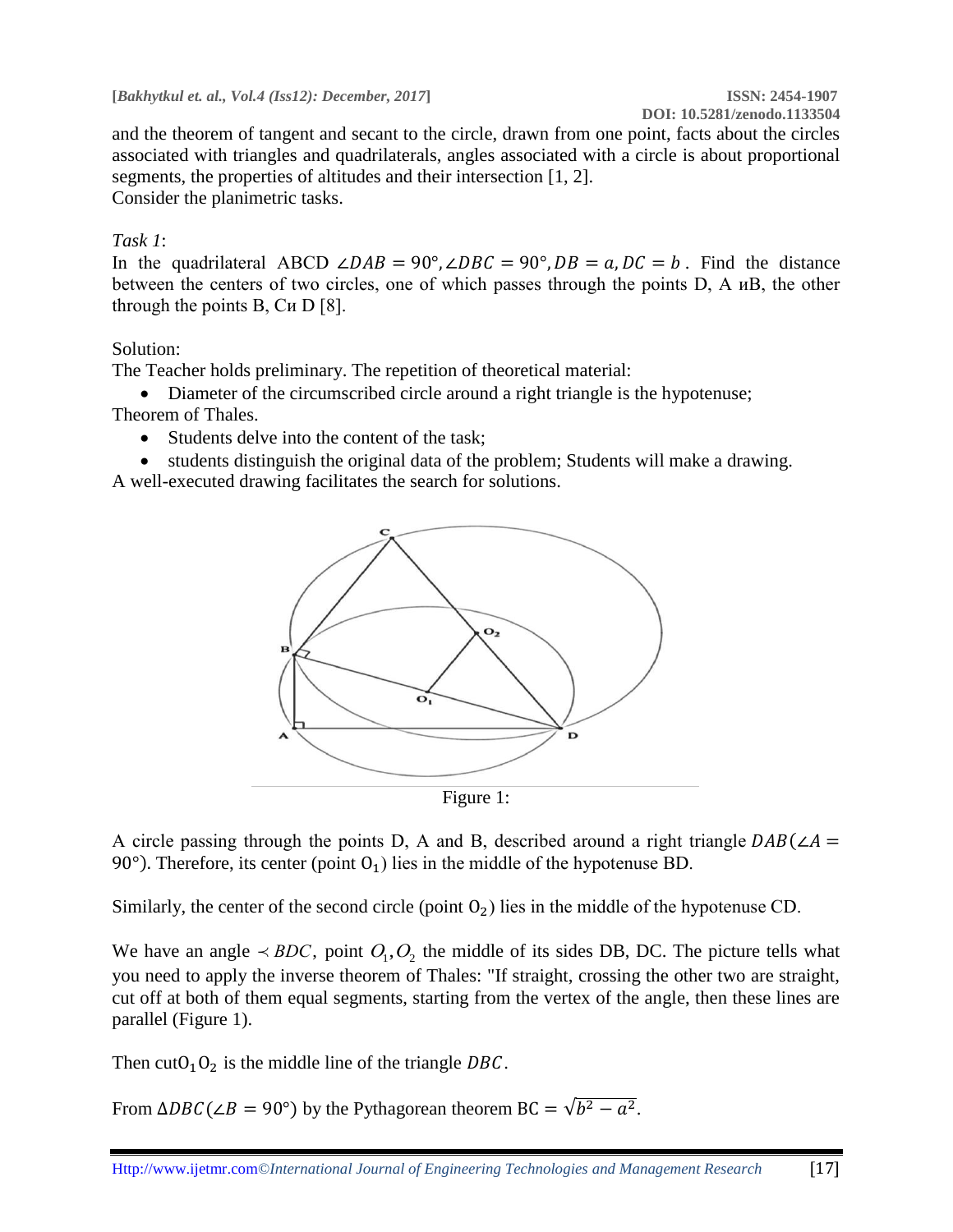Here,  $0_1 0_2 = \frac{1}{2}$  $\frac{1}{2}BC = \frac{1}{2}$  $rac{1}{2}\sqrt{b^2-a^2}$ .

**Answer:** the distance between the centers of the circles is equal to  $\frac{1}{2}\sqrt{b^2 - a^2}$ . Research skills form the solution of one problem two ways. Here is an example.

#### *Task 2:*

By given three sides of a triangle a, b and to find the lengths of the medians drawn to the sides.

#### Solution:

The problem is solved using the spherical law of cosines. We show two methods of solving the problem.

1-method:

Triangle ABC add to a parallelogram АВСД.Apply the property of the diagonals parallelogramma (Figure 3):

$$
(2m_b)^2 + b^2 = 2a^2 + 2c^2,
$$
  
Here  $m_b = \frac{1}{2}\sqrt{2a^2 + 2c^2 - b^2}$ 

Similarly, we find:



Figure 2: Figure 3:

2-method:

Apply the vector method (Figure 3.).

$$
\overrightarrow{AB} = \overrightarrow{c}, \overrightarrow{BC} = \overrightarrow{a}, \overrightarrow{AC} = \overrightarrow{b}, \overrightarrow{BD} = \overrightarrow{m_b}.
$$
  
\n
$$
\overrightarrow{a} + \overrightarrow{c} = 2\overrightarrow{m_b}
$$
  
\n
$$
\overrightarrow{a} - \overrightarrow{c} = \overrightarrow{b}
$$
 (1)

Constructed in two parts in the square , we have: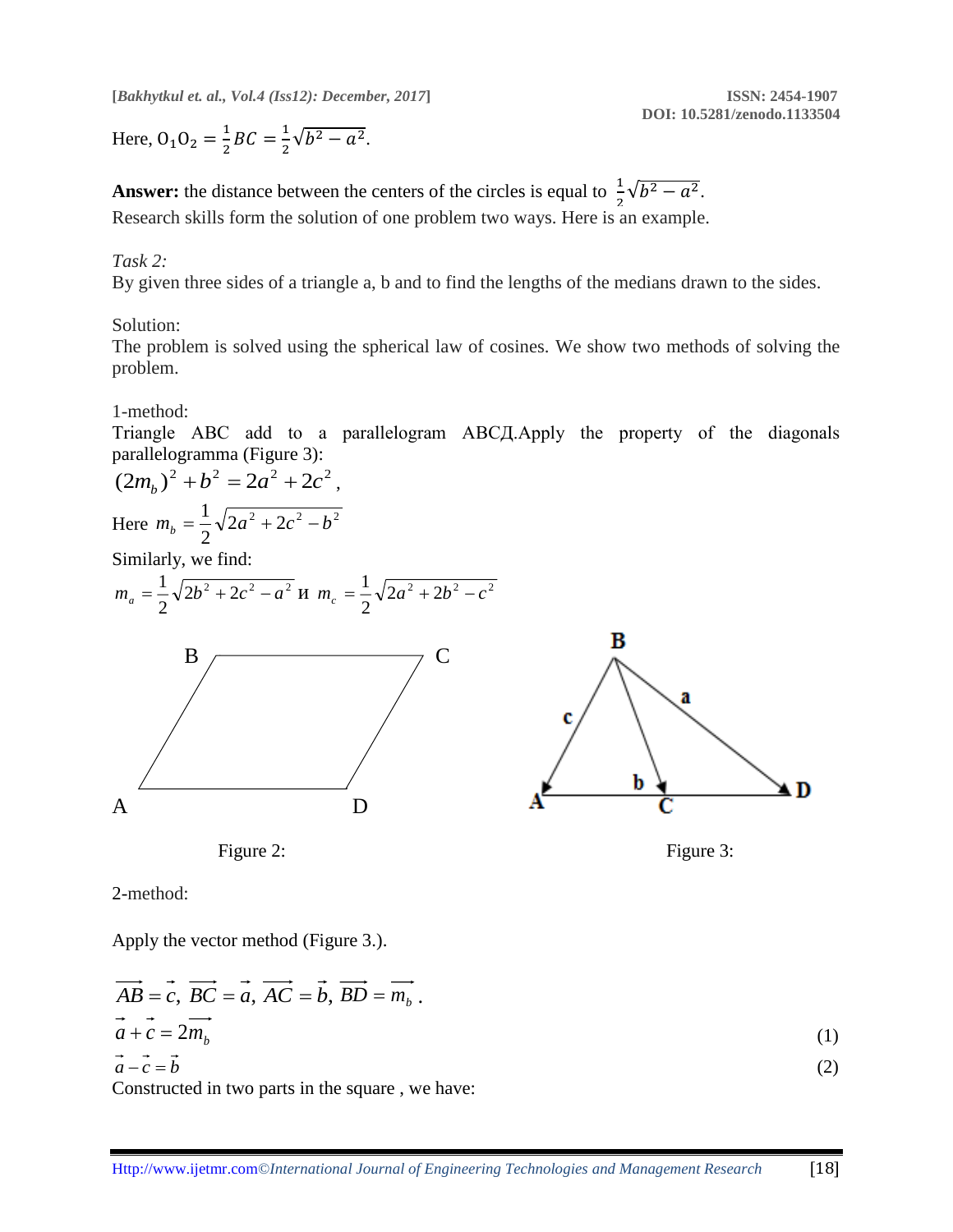$$
a^{2} + 2ac + c^{2} = 4m_{b}^{2};
$$
\n
$$
a^{2} - 2ac + c^{2} = b^{2},
$$
\n(3)

Pocino fold equality(3) and (4):

$$
2a^{2} + 2c^{2} = 4m_{b}^{2} + b^{2}
$$

$$
m_{b} = \frac{1}{2}\sqrt{2a^{2} + 2c^{2} - b^{2}}
$$

Similarly, we find:

$$
m_a = \frac{1}{2}\sqrt{2b^2 + 2c^2 - a^2} \text{ H } m_c = \frac{1}{2}\sqrt{2a^2 + 2b^2 - c^2}.
$$

Answer:

$$
m_b = \frac{1}{2}\sqrt{2a^2 + 2c^2 - b^2} \ ; \ m_a = \frac{1}{2}\sqrt{2b^2 + 2c^2 - a^2} \ ; \ m_c = \frac{1}{2}\sqrt{2a^2 + 2b^2 - c^2} \ .
$$

#### **4. Conclusions and Recommendations**

Systematic solution of problems promotes conscious and strong mastering of the theory helps to see its practical value, forming research competence. Thus, we see that the solution search task is an effective method in the preparation of future teachers of mathematics to the formation of research skills of students.

Introduction of research method in educational process of pedagogical higher education institutions have increased the level of readiness of students to the formation of research skills of students. This hypothesis was confirmed. During the pedagogical practice students has shown independence in the work with students. The third year students have successfully completed group project work on the topic: "Methods of solving mathematical problems in 5-8 classes". The students of the experimental group showed an increased result in the ability to solve problems of increased difficulty, and executions of the projects and coursework.

#### **References**

- [1] Atanasyan, L,P, A ,Butuzov, V. F., Kadomtsev, S. B. ,Yudin, I. I. Geometry. Moscow: Education; 1997. – 176 p.
- [2] Atanesyan, L. S., Denisova N.. Silaev E. V. Course of elementary geometry. Moscow: Syntax Press, 2007.
- [3] Didactics. Part II. The process of technology learning: textbook / Author-compiler of V. I. Smirnov. – Nizhny Tagil : Tagil state socially-pedagogical Academy, 2012. – 544 p.
- [4] The organization of research activity of schoolchildren. Available at
- [5] http://veselajashkola.ru/shkola/organizaciya-issledovatelskoj-deyatelnosti-shkolnikov/
- [6] Polya D. How to solve the problem. The translation from English edited by Y. M. Hayduk. Moscow: Academic pedagogical publishing of the RSFSR, 1959.

**DOI: 10.5281/zenodo.1133504**